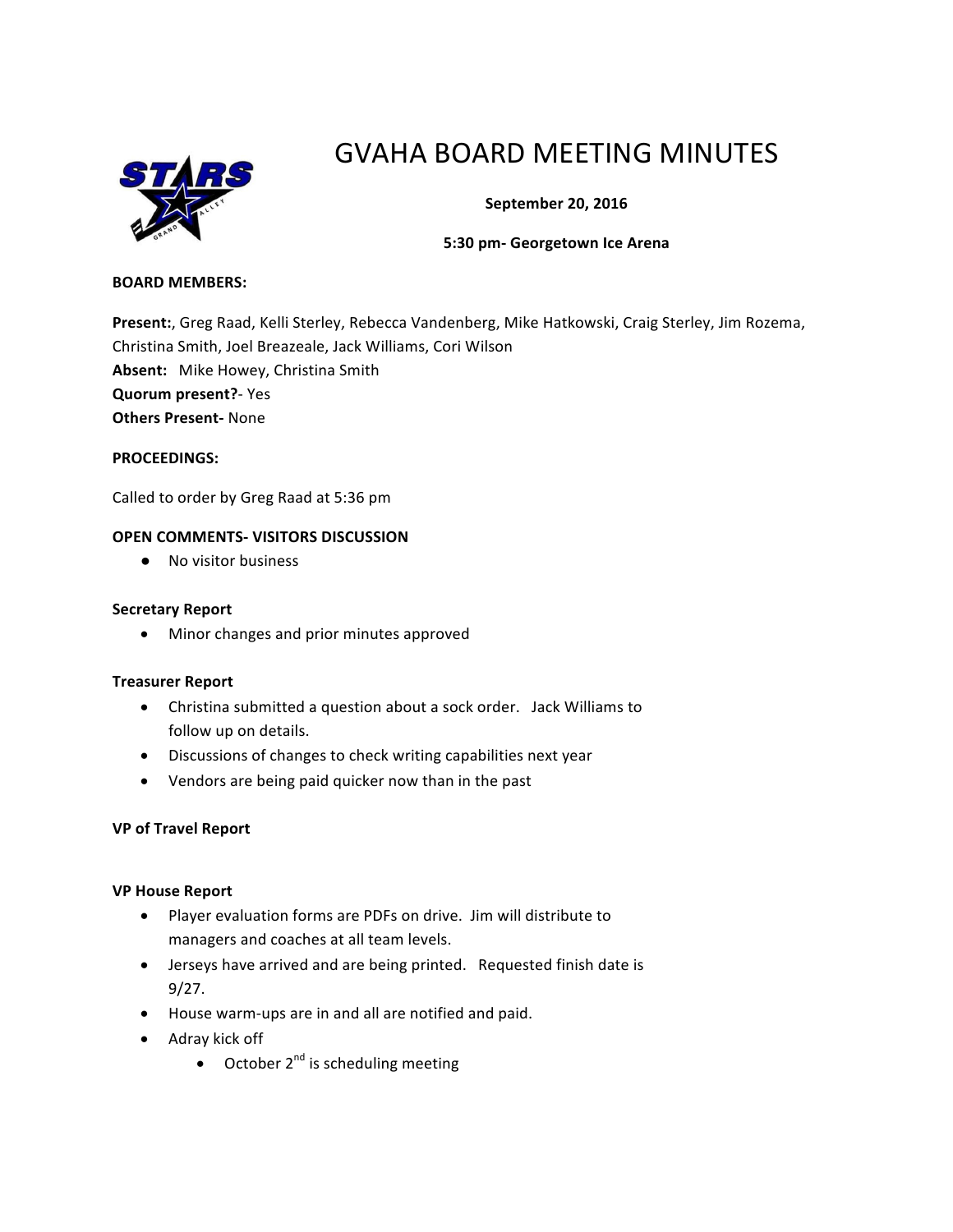- Squirt Gold finals will be hosted here. Needs to be fully staffed 2/10-2/12.
- Ray Verwys to announce tournament.
- High School Connection details are still being worked out.

## **Hockey Director Report- Joel**

- Attendance to powerskates is growing. Low to mid 20's in the beginning and now up to 40.
	- Same skill set 2 weeks in a row.
	- Coaching attendance has been very positive
	- May make change after week 7 from Power Skate to Skill Skate to include more game scenarios
- Reminder to go out about no skill skate on the upcoming weekend.
- Joel has been on ice with each team to provide feedback
	- Discussions of joining some practices of the smaller teams for game scenarios
- High school student coaching clinic  $-$  2-3 hours of class  $-$  8 kids involved
	- Help coaches
	- Mentor kids
	- Commitment to one age group.
- Discussions of a Power Player program test market opportunity
	- National ranking database
- Joel reaching out to Grandville base to steer them back to GVAHA
- Discussions of Hudsonville representative being at board meetings. Brian Terpstra is new Hudsonville Booster President

# **Fundraising Report**

- Yankee Candle October
- Bob's Butcher Block November

# **Communications Director Report**

- Overview of the different ways we communicate to members
- 50% of the traffic on the site is new users
- Board agreed that no stats are to be reported on team websites. They are to include Manager/Coach contact info and rosters (P.Wilson #11).
- Eblast info to Rebecca by Friday at 5:00.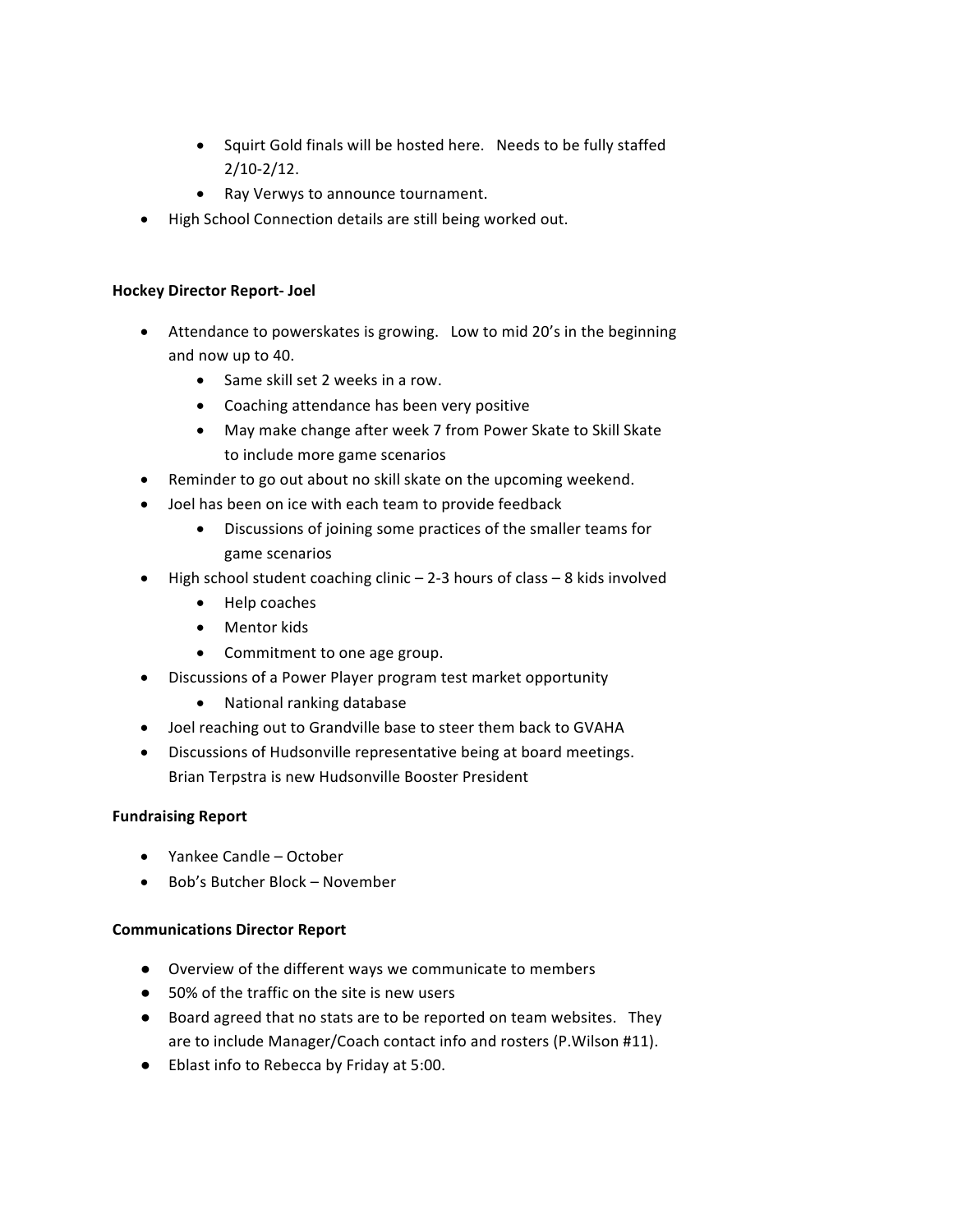#### **Township Representative Report**

- Golf outing-Alisha Mulder offered to help run next year
- Point system was used to allocate funds

#### **MAHA Representative Report -**

- $\bullet$  D6 Kickoff meeting Registrar update 72 hours to update changes to roster. Only contacted by representative - No Coaches.
- Tourney Sites have been established.
	- *Squirt B - West Shore*
	- *PeeWee B - Fox*
	- *Bantam B - Big Rapids*
	- *Squirt A - Fox*
	- *Squirt AA - GRAHA*
	- *Bantam AA - Jackson*
	- *PeeWee A - Jr Jacks (Lakeshore)*
	- *PeeWee AA - KOHA*
	- *Bantam A - KOHA*
- Need Rinks to host tournaments
	- $\circ$  Craig will reach out to other rinks to see what their experiences have been
- Districts  $-2/3-2/5$
- Adray tournaments count toward game limits. MAHA tournaments do not.

#### **President's Report**

- Yearbook discussions  $-$  Decision was made to use prior vendor for creation.
- GVAHA/GRAHA Board Resolution document reviewed.
	- $\circ$  Voting rights granted to GVAHA members that are registered at GRAHA this year.
- $\bullet$  Team Pratt Bantam AA #2
	- $\circ$  Did not start out smoothly GRAHA collects fees very differently. 2 players  $lost - 13$  now rostered and one player asking to be released due to higher fees
	- $\circ$  Team submitted a request to both boards requesting a subsidy for this team to help keep the roster at 13.
	- o Subsidy approved at \$500.00 for the team account.

#### **NEW BUSINESS**